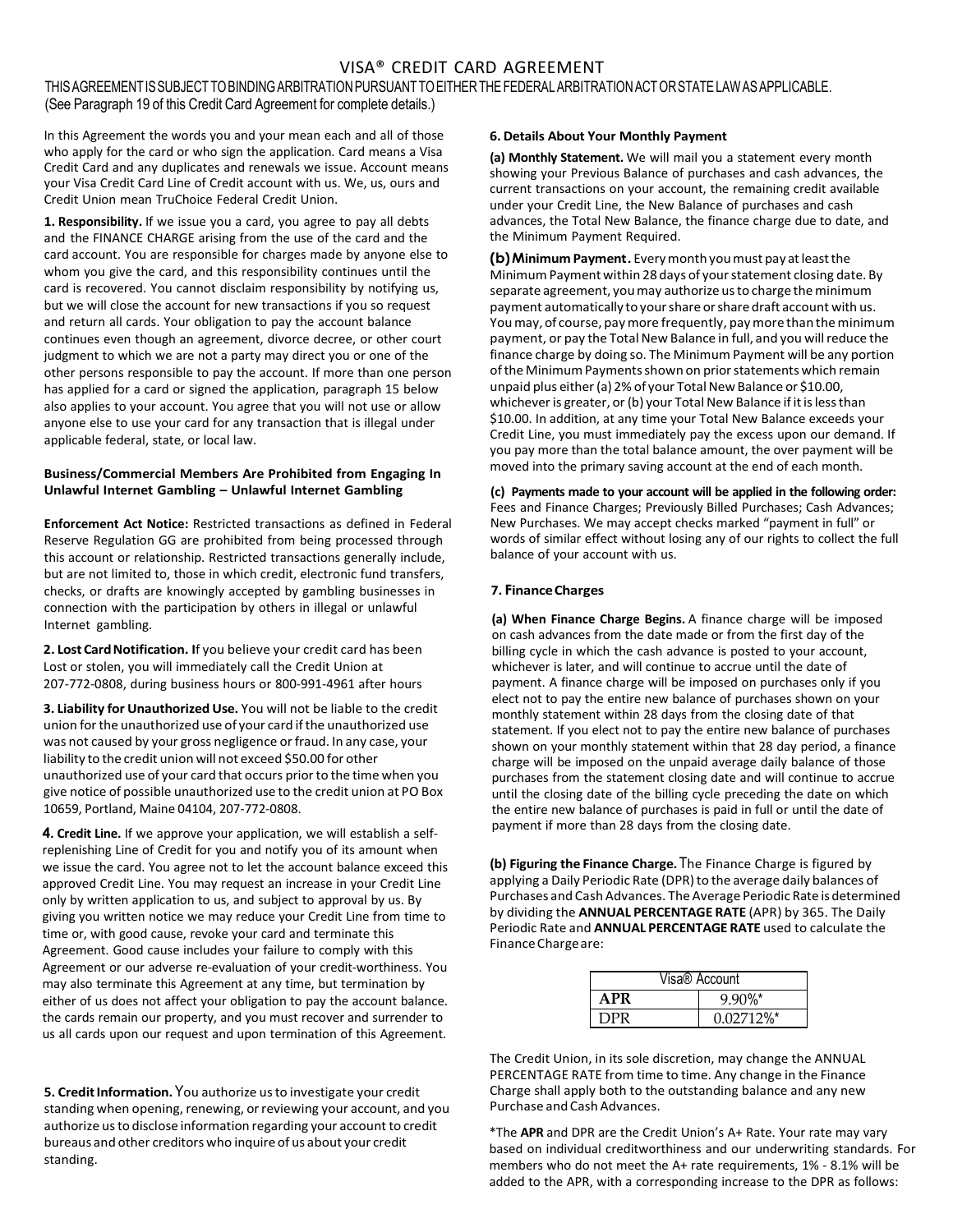|            | Category |                               |        |                      |        |  |  |  |  |
|------------|----------|-------------------------------|--------|----------------------|--------|--|--|--|--|
|            |          |                               |        |                      |        |  |  |  |  |
| APR        | 10.90%   | 12.90%                        | 14.90% | 16.90%               | 18.00% |  |  |  |  |
| <b>DPR</b> |          | $0.02986\%$ 0.03534% 0.04082% |        | $0.04630\%$ 0.04932% |        |  |  |  |  |

You may consult with one of our Financial Services Representatives regarding the category assigned after evaluation of a completed application for our credit card services. Your APR will be set forth in each monthly statement.

**(i) Cash Advances.**The finance charge on cash advances for a billing cycle is computed by applying the daily periodic rate to the average daily balance, which is determined by dividing the sum of the daily balances during the billing cycle by the number of days in the cycle. Each daily balance is determined by adding to the previous balance for cash advances, any new cash advances and subtracting any paymentsandcredits.

**(ii)Purchases.**The finance charge on purchasesfor a billing cycle is computed by applying the daily periodic rate to the average daily balance of purchases, which is determined by dividing the sum of the daily balances of purchases during the billing cycle by the number of daysin the cycle. Each daily balance is determined by adding to the previous balance for purchases, any new purchases and subtracting any payments and credits.

#### **8. Default.**

**(a) Default.** You will be in default if you fail to make any Minimum Payment by its Payment due date. You will also be in default if your ability to repay is materially reduced by a change in your employment, an increase in your obligations, bankruptcy or insolvency proceedings involving you, your death, or your failure to abide by this Agreement. We have the right to demand immediate payment of your full account balance if you default, subject to our giving you any notice required by law. The Credit Union may exercise the right to suspend all Credit Union services until such default has been resolved.

**(b) Penalty Rate.** TruChoice Federal Credit Union will adjust the interest rate on your account whenever your account is 60 days past due. We will change the interest rate to a fixed rate as high as 18% ANNUAL PERCENTAGE RATE,which is a daily periodic rate of 0.04932%, on the first day of the billing cycle following the cycle that was 60 days past due.

**9. Using the Card.** To make a purchase or cash advance, there are two alternative procedures to be followed. One is for you to present the card to a participating Visa Credit Card merchant, to us, or to another financial institution, and sign the sales or cash advance draft which is imprinted with your card. The other is to complete the transaction by using your Personal Identification Number (PIN ) in conjunction with the card in an Automated Teller Machine or other type of electronic terminal that provides access to the Visa Credit Card system. The monthly statement will identify the merchant, electronic terminal, or financial institution at which transactions were made, but sales, cash advance, credit, or other slips cannot be returned with the statement. You will retain the copy of such slips furnished at the time of the transaction in order to verify the monthly statement. The Credit union may make a reasonable charge for photocopies of slips you request.

**10. Returns and Adjustments.** Merchants and others who honor the Card may give credit for returns or adjustments, and they will do so by sending us a credit slip which we will post to your account. If your credits and payments exceed what you owe us, we will hold and apply this credit balance against future purchases and cash advances, or if it is \$1 or more, refund it on your written request or automatically after six (6) months

**11. Foreign Transactions.** Purchases and cash advances made in foreign countries and foreign currencies will be billed to you in U.S. dollars. A 1% International Transaction Fee will be assessed on all transactions where the merchant country differs from the country of the card issuer. The converted transaction amount will be shown separately from the International Transaction Fee on your account statement. This fee will be assessed on all international purchases, credit vouchers, and cash disbursements. Visa charges 0.8% for international transactions that do not involve currency conversions. The exchange rate for transactions in a foreign currency will be a rate selected by Visa from the range of rates available in wholesale currency markets for the applicable central processing date. This rate may vary from the rate Visa itself receives, or the government mandated rate in effect for the applicable central processing date plus the 1% International Transaction Fee.

**Visa assessed surcharge/access fee for ATM or manual cash disbursement transactions initiated outside of the U.S. region**:\* Visa assesses a cash disbursement fee of U.S. \$1.25 on international ATM transactionswherea surcharge feehasnot beenassessed.Visa assesses a cashdisbursementfeeofU.S.\$0.50oninternationalATMtransactions where a surcharge fee has been assessed. \*Except in Visa Europe Region.

**12. Plan Merchant Disputes.** We are not responsible for the refusal of any plan merchant or financial institution to honor your card. We are subject to claims and defenses (other than tort claims) arising out of goods or services you purchase with the card only if you have made a good faith attempt but have been unable to obtain satisfaction from the plan merchant, and (a) your purchase was made in response to an advertisement we sent or participated in sending to you, or we own or operate the merchant; or (b) your purchase cost more than \$50 and was made from a plan merchant in your state or within 100 miles of your home. Any other disputes you must resolve directly with the plan merchant.

**13. SecurityAgreement.** In consideration for and as a condition of the Credit Union making open-end loan advances available to you via the Account and to secure all of your obligations to us on your Account:

(a) You grant us a purchase money security interest in any goods you purchase through the Account;

**(b) You grantto us a consensualsecurity interestin all of your Credit Unionshares(deposits),bothnowexisting andinthefuture created, tosecure yourAccount. Youauthorize usto apply yoursharesto pay anyamounts dueunderthis agreementif youshoulddefault.** (c) You acknowledge ourstatutory lien rights underthe Federal Credit Union Act and agree that such a lien is impressed as of the date that this Account is opened; and,

**(d) You agree that your Account will also be secured by the property described in any other security agreementssigned with us, whether now owned or acquired in the future, except for your primary residence.**

"Shares" as used in this section means presently existing or in the future deposited funds in any jointly or individually owned share, share draft, club, certificate, POD, revocable trust, custodial or any other form of account maintained with us, but shall exclude any I.R.A., Keogh, tax escrow, irrevocable trust or fiduciary account in which you do not have a vested interest

If you default in your obligations to us under this agreement, as may be amended from time to time, we will have the right to exercise all of the rights granted hereunder and all other rights of a secured party under Article 9 of the Uniform Commercial Code and as otherwise permitted by law.

**14.Effect of Agreement.** This Agreement is the contract which applies to all transactions on your account even thought the sales all transactions on your account even though the sales, cash advance, credit, or other slips you sign or receive may contain different terms.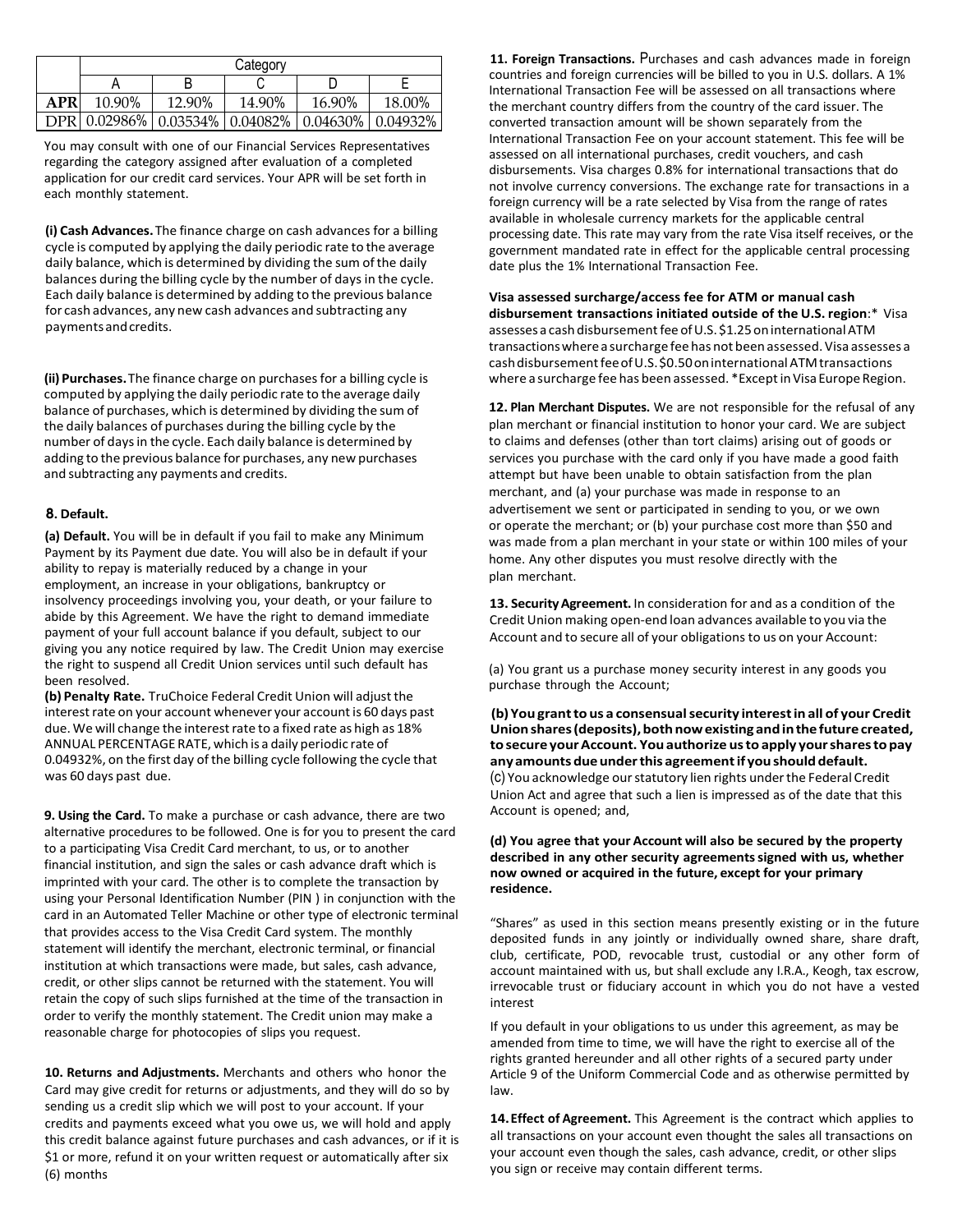We may amend this Agreement from time to time by sending you the advance written notice required by law. Your use of the card thereafter will indicate your agreement to the amendments. To the extent the law permits, and we indicate in our notice, amendments will apply to your existing account balance as well as to future transactions.

**15. Joint Liability.** If this is a joint account, each person on the account must sign the agreement. Each person who has signed the application or applied for a card will be individually and jointly responsible for paying all amounts owed underthis Agreement. This means that the Credit Union can require any one of you individually to repay the entire amount owed underthis agreement. Each of you authorizes the other(s) to make purchases or cash advances individually. Any one of you may terminate the account and the termination will be effective as to all of you.

**16.Other Charges.** The following charges will be added to your account, as applicable: a rush order fee of \$10.00; a late fee of \$25.00 (over 20 days); a copy of statement fee of \$5.00; a copy of a sales draft fee of \$5.00; a returned payment fee of \$25.00; a card replacement fee of \$10.00; an inactivity fee of \$25.00 for no transactions in a 12 month period.

**17. CopyReceived.** You acknowledge receipt of a copy of this agreement

**18. Signatures.** By signing in the Signature area of the application form that was attached to this Agreement when you received it, you agree to the terms of this Agreement. You should detach this Agreement from the application and retain it for your records.

#### **19. Binding Arbitration. EXCEPT AS SPECIFICALLY PROVIDEDHEREIN,THISARBITRATIONPROVISION SUBSTANTIALLY LIMITSORAFFECTS YOURRIGHTS.PLEASEREAD IT CAREFULLY. NEITHER PARTY WILL HAVE A RIGHT TO HAVE A JURYDECIDEANY CLAIMORDISPUTE,ANDTHEABILITY TO APPEAL ISLIMITEDINANARBITRATEDMATTER.FURTHER NEITHERPARTYORANYONEONTHEIRBEHALFCANPURSUEA CLAIMORDISPUTEINACLASSORREPRESENTATIVEACTION.**

Arbitration is a method of deciding disputes outside the court system. The parties agree and understand that they choose arbitration instead of litigation to resolve all claims and disputes not specifically excluded. This provision governs when and how any disputes you and we may have will be decided. Unless specifically prohibited by applicable law, all disputes, claims, damages, choses in action, claims for injunctive relief or controversies arising from or relating in any way to the agreements, relationships, accounts, loans, or security agreements between you and us; the relationships which result or arise as a result of this Agreement; any rights, privileges or services you receive from us now or in the future; any claims or disputes arising in or ancillary to any bankruptcy or other insolvency proceeding; or the validity of this clause (together referred to collectively as Agreement), shall be resolved by binding arbitration by a single arbitrator chosen with the consent of both parties. The arbitrator must be an attorney with more than ten (10) years' experience or a retired judge. If for any reason the parties do not consent to an arbitrator within thirty (30) days from the date that notice of a claim or intent to arbitrate is provided to the other party, then an arbitrator will be selected pursuant to the Rules of the American Arbitration Association ("AAA"). This Arbitration Agreement is made pursuant to a transaction in Interstate Commerce, and shall be governed by the Federal Arbitration Act ("FAA") at 9 USC § 1, et seq., as amended from time to time. It is understood and agreed that your Credit Plan Agreement(s), your Accounts, all transactions on your Accounts, and any dispute defined herein shall involve Interstate Commerce. If any dispute between us does not involve Interstate Commerce, such dispute shall be governed by the Maine Uniform Arbitration Act at Me. Rev. Stat. tit. 14, §5927, et seq., as amended from time to time, in which case all references to the FAA herein shall be to said State Act. The parties agree and understand that the arbitrator shall have all power provided by the law and this Agreement to make and enter findings of fact and determination of judgment based on the parties' Agreements and applicable law, including but not limited to the rights of possession, off-set,

property rights, money damages, declaratory relief, and injunctive relief. No arbitrator shall have the jurisdiction or authority to add to, take from, nullify or modify any of the terms of the Agreement. The arbitrator shall be bound by the facts and evidence submitted to him. Arbitration will be subject to the rules of procedure and evidence consistent with the Rules of the American Arbitration Association, and the Arbitrator will not apply federal or state rules. The decision of the arbitrator shall be final and binding and may be enforced in accordance with the terms of either the Federal or applicable State Law, except for any specific appeal right regarding a judgment under the FAA or a judgment for more than \$100,000. For these judgments, any party may appeal to a three-arbitrator panel appointed by and under the rules of the AAA. The decision of the panel will be by majority vote and will be final and binding except for any specific appeal right under the FAA. All provisions of this Arbitration Agreement will apply to the panel. Judgment upon the award rendered may be entered in any court having jurisdiction.

#### **THEPARTIESAGREEANDUNDERSTANDTHATALLDISPUTES (INCLUDINGALL LEGALANDEQUITABLERIGHTSANDREMEDIES) ARISINGUNDERCASELAW,STATUTORYLAW,ANDALLOTHER LAWSINCLUDING,BUTNOTLIMITEDTO,ALLCONTRACT,TORT, REGULATORY,ANDPROPERTYDISPUTESWILLBE SUBJECT TO BINDINGARBITRATIONINACCORDWITHTHISAGREEMENT.**

Notwithstanding anything hereunto the contrary, the Credit Union retains an option to use judicial or non-judicial relief to enforce a security agreement relating to any collateral pledged to secure the Agreements between the parties, to enforce all monetary obligations by you to the Credit Union so long as there is no dispute, or to foreclose on any collateral securing your obligations to us by way of replevin, claim and delivery, or otherwise. The initiation and maintenance of an action for judicial relief in a court [on the foregoing terms] shall not constitute a waiver of the right of any party to compel arbitration regarding any other dispute or remedy subject to arbitration in this Agreement, including the filing of a counterclaim in a suit brought by the Credit Union pursuant to this provision. Any arbitration proceeding will take place in the federal judicial circuit where you live. If you cannot afford to pay the fees charged by the Arbitrator or any panel for an appeal as provided herein, we will consider any reasonable written request by you for us to pay the fees. We will pay any fees or costs specifically required by applicable law. However, each party must bear the expense of that party's attorneys, experts, and witnesses, regardless of who wins the arbitration, except to the extent that applicable law specifically requires otherwise. The rules of the AAA will be applied to any arbitration between the parties, except in the event of any inconsistency between this Agreement and the rules of the AAA, in which case this Agreement will govern.

**20. We are required to send you a periodic statement** at least 21 days before the payment due date. If you do not receive your statement by the last day of the month , please call 207-772-0808 for a copy of your most recent statement.

**21. We are required to give you a45-day notice** before any negative impact to your Visa Credit Card Account.

**22. YourVisa CreditCarddue date** will always be on the same date each month.

**23. Skip Payment** at the Credit Union's option and on terms we state from time to time, we may allow you to skip payments. If you accept any skip payment offer, you understand that the finance charge (daily periodic rate) will continue to be applied. However, no late charges will apply for authorized skip payments. Further, no skip payment will extend the term of any debt protection policy you many have obtained through the credit union as part of this agreement.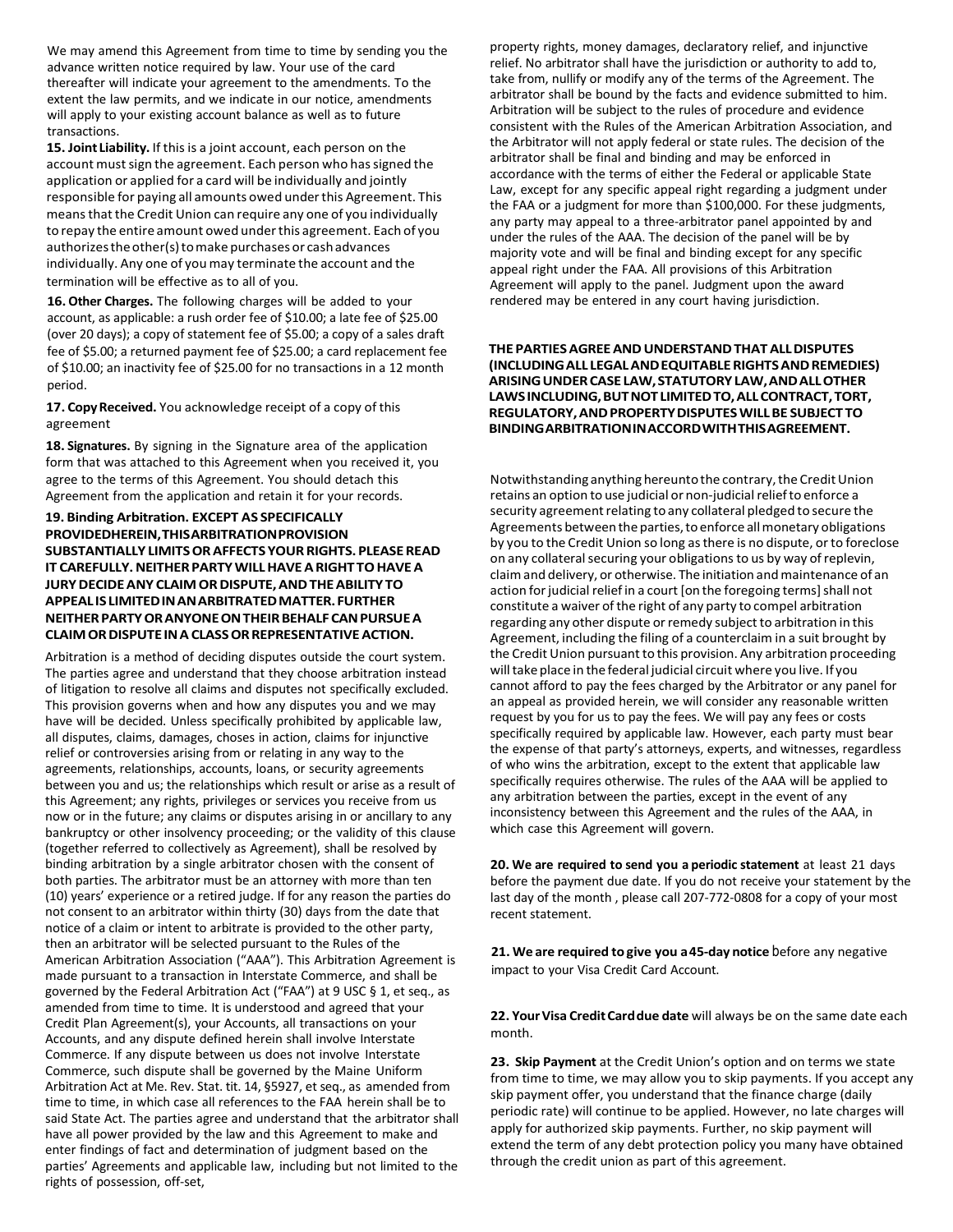# YOUR BILLING RIGHTS KEEP THIS NOTICE FOR FUTURE USE

This notice contains important information about your rights and our responsibilities under the Fair Credit Billing Act. Notify us in case of errors or questions about your bill. If you think your bill is wrong, or if you need more information about a transaction on your bill, write us on a separate sheet at the address listed on your bill. Write to us as soon as possible. We must hear from you no later than 60 days after we sent you the first bill in which the error or problem appeared. You can telephone us, but doing so will not preserve your rights. In your letter, give us the following information:

- Your name and account number.
- The dollar amount of the suspected error.
- Describe the error and explain, if you can,why you believe there is an error. If you needmore information, describe the itemyou arenot sure about.

If you have authorized us to pay your credit card bill automatically from your savings or sharedraft account, you can stop the payment on any amount you think is wrong. To stop the payment, your letter must reach us three (3) business days before the automatic payment is scheduled to occur.

## **Yourrights and ourresponsibilities afterwe receive yourwritten notice**

Wemust acknowledge yourletterwithin 30 days, unlesswe have corrected the error by then. Within 90 days, we must either correct the error or explain why we believe the bill was correct. After we receive your letter, we cannot try to collect any amount you question, or report you as delinquent. We can continue to bill you for the amount you question, including finance charges, and we can apply an unpaid amount against your credit limit. You do not have to pay any questioned amount while we are investigating, but you are still obligated to pay the parts of your bill that are not in question. If we find that we made a mistake on your bill, you will not have to pay any finance charges related to any questioned amount. If we didn't make a mistake, you may have to pay finance charges, and you will have to make up any missed payments on the questioned amount. In either case, we will send you a statement of the amount you owe and the date that it is due. If you fail to pay the amount that we think you owe, we may report you as delinquent. However, if our explanation does not satisfy you and you write to us within ten days telling us that you still refuse to pay, we must tell anyone we report you to that you have a question about your bill. And, we must tell you the name of anyone we reported you to. We must tell anyone we report you to that the matter has been settled between us when it finally is. If we don't follow these rules, we can't collect the first \$50.00 of the questioned amount, even if your bill was correct.

## **Specialruleforcreditcardpurchases**

If you have a problem with the quality of property or services that you purchased with a credit card, and you have tried in good faith to correct the problem with the merchant, you may have the right not to pay the remaining amount due on the property or services.There are two limitations on this right:

(a) Youmust havemade the purchase in your home state or, if not within your home state, within 100 miles of your current mailing address; and

(b) The purchase price must have been more than \$50.00.

These limitations do not apply if we own or operate the merchant, or if we mailed you the advertisement for the property or services.